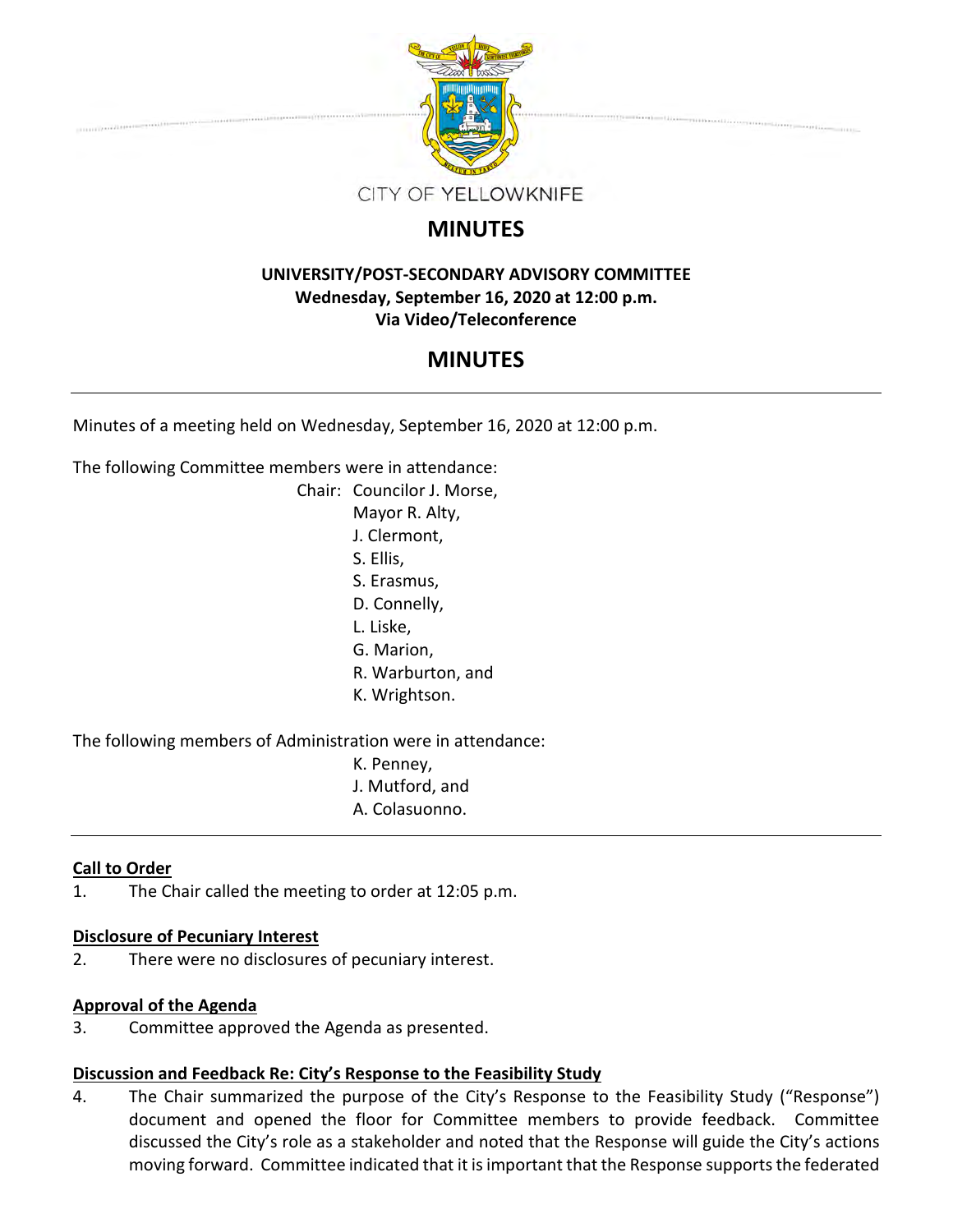

model as recommended, citing that it reinforces the necessity of working with partners while still recognizing that there have been consultations around the Model issue.

Committee also noted that the Response should acknowledge that the City does not play a lead role in either determining the model for post-secondary education or the programming to be offered. Committee proposed that Section 2.2 Student Recruitment and section 2.3 Student Housing should be revised to reflect what the City could contribute towards Student Recruitment and Student Housing.

Committee noted that the Feasibility Study was conducted in 2018 and with recent consultation efforts by the territorial government the Response may be outdated. In response, Administration noted that the document would be updated to include:

- a) The City provided input to the GNWT on 2.1 Model on September 14, 2020; and
- b) The City provided input to the GNWT on 2.4 Programming on September 28, 2020.

Committee noted that the Yellowknives Dene First Nation (YKDFN) should be included in the determination of suitable locations for an expanded campus. Committee also noted that there are a lot of empty buildings downtown that could be utilized and this would revitalize the downtown area.

Members recommended that 2.3 Student Housing - Action should be updated to reflect that the City will work with partners to establish student supports.

Members noted that the Response indicates that Programming must align with labour market needs and that attraction of national and international level students to the Polytechnic University is critical to its success. This feat may require more than aligning programming with the labour market needs. Committee Members cited factors such as a great college experience, lifestyle and what the city has to offer should be considered as well.

The Chair noted the Response document should include and emphasize that the Feasibility Study indicated that without student recruitment a Polytechnic University would not be feasible.

 Committee noted that a number of City By-laws (including the Zoning By-law) are currently under review and it is an opportune time to ensure that proposed polytechnic university use is considered during these reviews.

Committee suggested that the Mayor and Council should lobby as much as appropriately possible for the realization of a Polytechnic University. This would be a transformative moment for the residents of Yellowknife.

*Action Item: Administration will make revisions to the Response based on feedback from Committee Members.* 

#### **Discussion re: Future of UPAC**

5. The Chair opened the floor to Committee to provide their feedback on the UPAC continuing as a committee of council and meeting only on an as needed basis. Committee members supported the suggested approach.